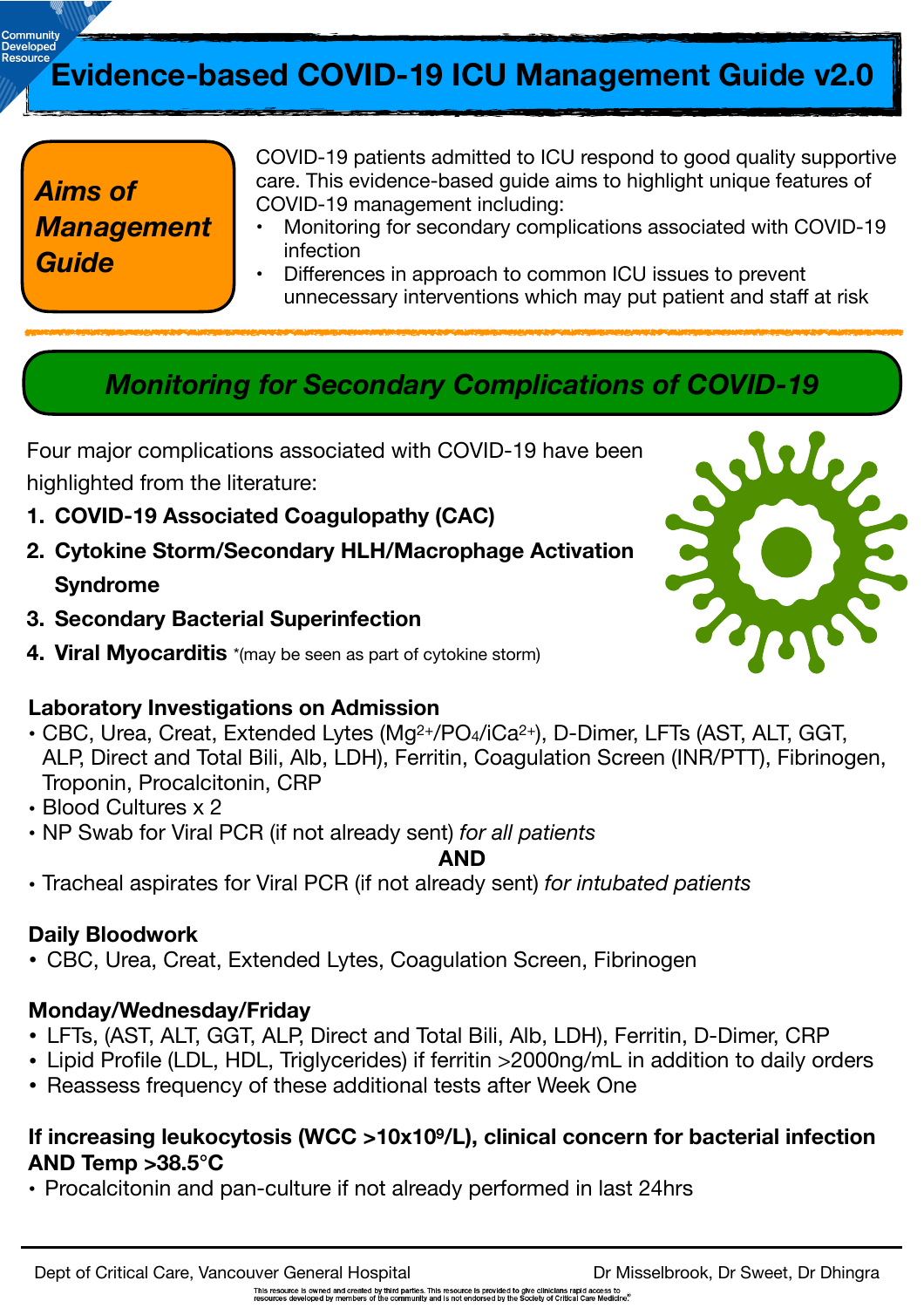## *Features of COVID-19 Complications*



## *Other Management Considerations*

#### **Management of hypotension and/or low urine output:**

*Efforts should be made to limit fluid administration where possible due to evidence that patients with COVID-19 may develop worse lung injury with positive fluid balance* 

- ICU doctor to assess need for further investigations for determination of fluid status
- Minimise crystalloid bolus volumes to 250mL aliquots
- Early institution of vasopressors to reduce fluid requirements
- Consider secondary bacterial infection or viral myocarditis (see above)

## **Management of change in heart rhythm (in otherwise stable patient):**

- Do NOT routinely call for 12-lead ECG
- Do NOT routinely retake blood for electrolytes
- ICU Doctor to assess need for further investigations based on bedside ECG monitoring

### **Tapering of initial antibiotic therapy:**

• Review need for antibiotics started on admission with results of procalcitonin and rationalise or stop where possible